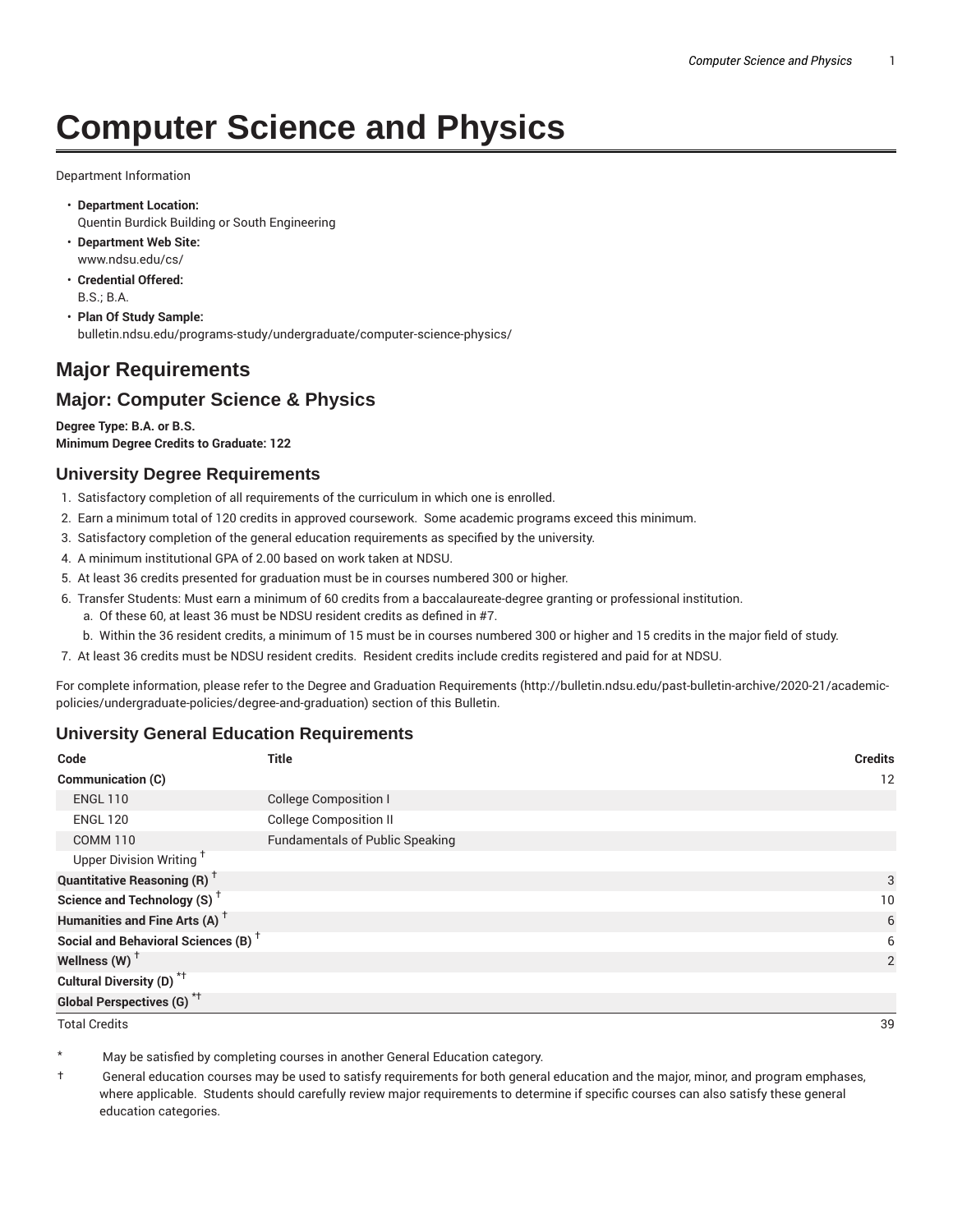• A list of university approved general education courses and administrative policies are available here (http://bulletin.ndsu.edu/past-bulletinarchive/2020-21/academic-policies/undergraduate-policies/general-education/#genedcoursestext).

#### **Major Requirements**

A grade of 'C' or better is required for all CSCI, PHYS, and AST prefix courses.

| Code                                               | <b>Title</b>                                                                    | <b>Credits</b> |  |  |
|----------------------------------------------------|---------------------------------------------------------------------------------|----------------|--|--|
| <b>Computer Science Major Requirements</b>         |                                                                                 |                |  |  |
| <b>CSCI 160</b>                                    | Computer Science I                                                              | 4              |  |  |
| <b>CSCI 161</b>                                    | Computer Science II                                                             | 4              |  |  |
| <b>CSCI 189</b>                                    | Skills for Academic Success <sup>1</sup>                                        | 1              |  |  |
| <b>CSCI 213</b>                                    | Modern Software Development                                                     | 3              |  |  |
| <b>CSCI 336</b>                                    | <b>Theoretical Computer Science</b>                                             | 3              |  |  |
| <b>CSCI 366</b>                                    | Database Systems                                                                | 3              |  |  |
| <b>CSCI 372</b>                                    | <b>Comparative Programming Languages</b>                                        | 3              |  |  |
| <b>CSCI 374</b>                                    | <b>Computer Organization and Architechure</b>                                   | 3              |  |  |
| CSCI <sub>467</sub>                                | Algorithm Analysis                                                              | 3              |  |  |
| <b>CSCI 474</b>                                    | <b>Operating Systems Concepts</b>                                               | 3              |  |  |
| <b>CSCI Electives</b>                              | CSCI 313 and/or any 400-level CSCI course that is not already used.             | 6              |  |  |
| <b>Physics Major Requirements:</b>                 |                                                                                 |                |  |  |
| <b>PHYS 171</b>                                    | Introductory Projects in Physics                                                | 1              |  |  |
| <b>PHYS 251</b>                                    | University Physics I                                                            | 5              |  |  |
| & 251L                                             | and University Physics I Laboratory (May satisfy general education category S)  |                |  |  |
| <b>PHYS 251R</b>                                   | University Physics I Recitation                                                 | 1              |  |  |
| <b>PHYS 252</b>                                    | University Physics II                                                           | 5              |  |  |
| & 252L                                             | and University Physics II Laboratory (May satisfy general education category S) |                |  |  |
| <b>PHYS 252R</b>                                   | University Physics II Recitation                                                | 1              |  |  |
| <b>PHYS 350</b>                                    | <b>Modern Physics</b>                                                           | 3              |  |  |
| <b>PHYS 360</b>                                    | <b>Modern Physics II</b>                                                        | 3              |  |  |
| <b>PHYS 361</b>                                    | Electromagnetic Theory (or PHY 370: Electromagnetic Theory at MSUM)             | 3              |  |  |
| <b>PHYS 370</b>                                    | Introduction to Computational Physics                                           | 3              |  |  |
| <b>PHYS 355</b>                                    | Classical Mechanics (or PHY 330: Internediate Mechanics at MSUM)                | 3              |  |  |
| <b>PHYS 462</b>                                    | <b>Thermal and Statistical Physics</b>                                          | 3              |  |  |
| <b>PHYS 485</b>                                    | <b>Quantum Mechanics I</b>                                                      | 3              |  |  |
| <b>PHYS 486</b>                                    | <b>Quantum Mechanics II</b>                                                     | 3              |  |  |
| Physics Electives: Select from the following:<br>6 |                                                                                 |                |  |  |
| <b>PHYS 215</b>                                    | Research For Undergraduates                                                     |                |  |  |
| <b>PHYS 411</b>                                    | Optics for Scientists & Engineers                                               |                |  |  |
| <b>PHYS 413</b>                                    | Lasers for Scientists and Engineers                                             |                |  |  |
| <b>PHYS 415</b>                                    | <b>Elements of Photonics</b>                                                    |                |  |  |
| <b>PHYS 463</b>                                    | Statistical Mechanics                                                           |                |  |  |
| <b>PHYS 481</b>                                    | <b>Condensed Matter Physics</b>                                                 |                |  |  |
| <b>PHYS 488</b>                                    | Senior Project I (If not used to satisfy project requirement)                   |                |  |  |
| <b>PHYS 489</b>                                    | Senior Project II (If not used to satisfy project requirement)                  |                |  |  |
| <b>MSUM AST</b>                                    | Astronomy courses (300/400-level) with departmental permission.                 |                |  |  |
| <b>Related Required Courses</b>                    |                                                                                 |                |  |  |
| <b>MATH 129</b>                                    | <b>Basic Linear Algebra</b>                                                     | 3              |  |  |
| or MATH 329                                        | Intermediate Linear Algebra                                                     |                |  |  |
| <b>MATH 165</b>                                    | Calculus I (May satisfy general education category R)                           | 4              |  |  |
| <b>MATH 166</b>                                    | Calculus II                                                                     | 4              |  |  |
| <b>MATH 265</b>                                    | Calculus III                                                                    | 4              |  |  |
| <b>MATH 266</b>                                    | Introduction to Differential Equations                                          | 3              |  |  |
| <b>MATH 270</b>                                    | <b>Introduction to Abstract Mathematics</b>                                     | 3              |  |  |